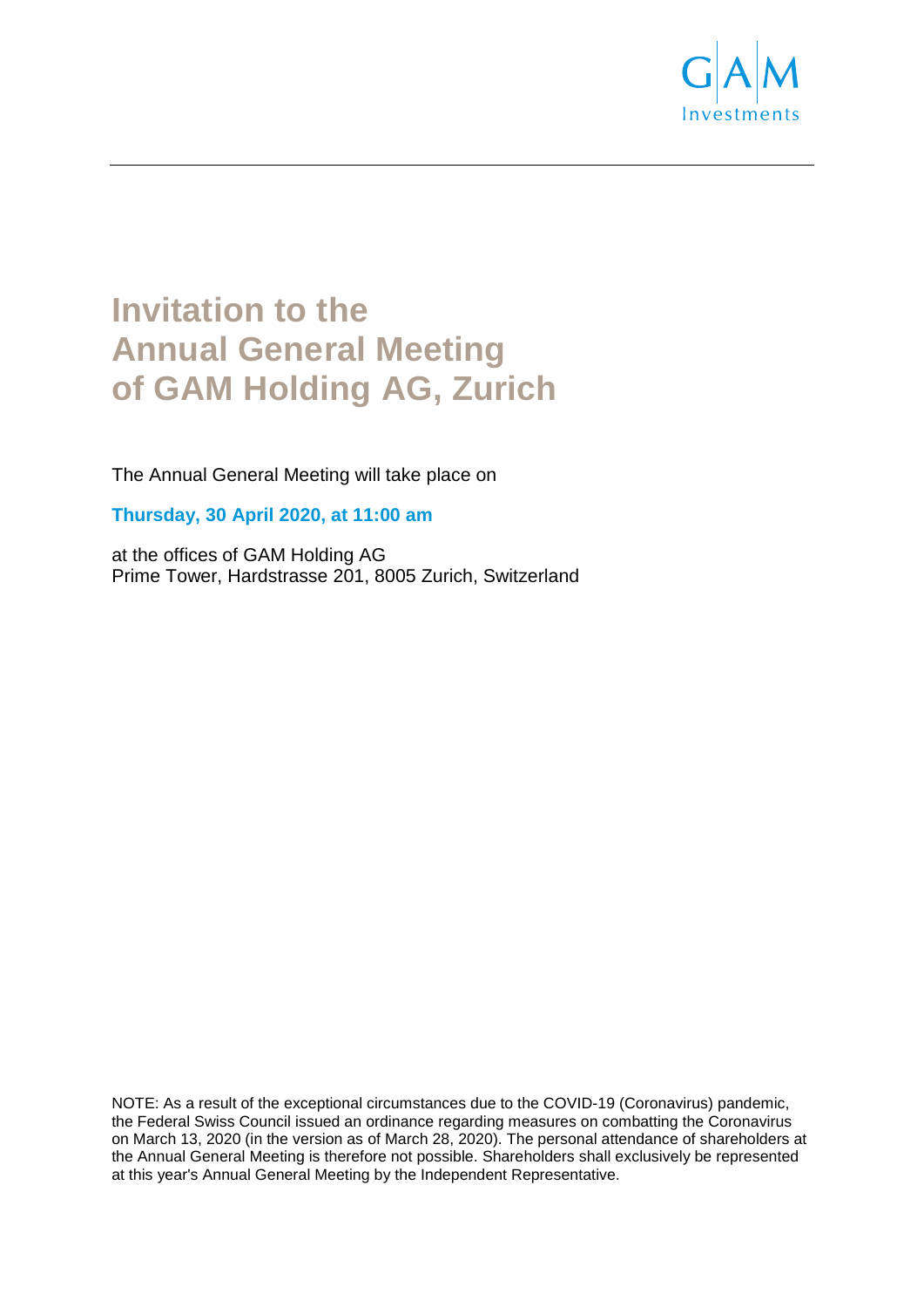

# **Agenda**

The Board of Directors submits the following agenda items and proposals for discussion and resolution by the Annual General Meeting:

# **1. Election of ad hoc Chairman of the Annual General Meeting**

#### **A) Proposal**

The Board of Directors proposes that in the event that no member of the Board of Directors is able to be physically present, Mr Elmar Zumbühl, Group Chief Risk Officer is elected as ad hoc chair, and, should Mr Elmar Zumbühl not be able to attend the Annual General Meeting, such member of management as determined by the Board of Directors be elected as ad hoc chair of the Annual General Meeting.

#### **B) Explanation**

Pursuant to article 8.9 of the articles of association, the Annual General Meeting shall be chaired by the Chairman of the Board of Directors or by another person elected from the Board of Directors by the Board. If no member of the Board of Directors in charge of chairing the Annual General Meeting is present, the Annual General Meeting shall elect an ad hoc Chairman who need not be a shareholder.

The Board of Directors suggests to provide for a certain flexibility regarding the election of the Chairman of the Annual General Meeting to ensure that the Annual General Meeting may be held according to Swiss law and the Company's articles of association despite the uncertainties and possible travel bans in place at the time of the Annual General Meeting due to the current Coronavirus pandemic.

#### **2. Management report, parent company's and consolidated financial statements as well as compensation report for the year 2019, reports of the statutory auditors**

#### **2.1 Approval of management report, parent company's and consolidated financial statements for the year 2019, notice of the reports of the statutory auditors**

The Board of Directors proposes that the management report, the parent company's as well as the consolidated financial statements for the year 2019 be approved.

#### **2.2 Consultative vote on the compensation report 2019**

The Board of Directors proposes that the compensation report 2019 be approved on a non-binding consultative basis.

#### **3. Appropriation of financial result**

#### **A) Proposal**

The Board of Directors proposes to allocate the net loss for the year 2019 of CHF 1.2 million to other voluntary reserve.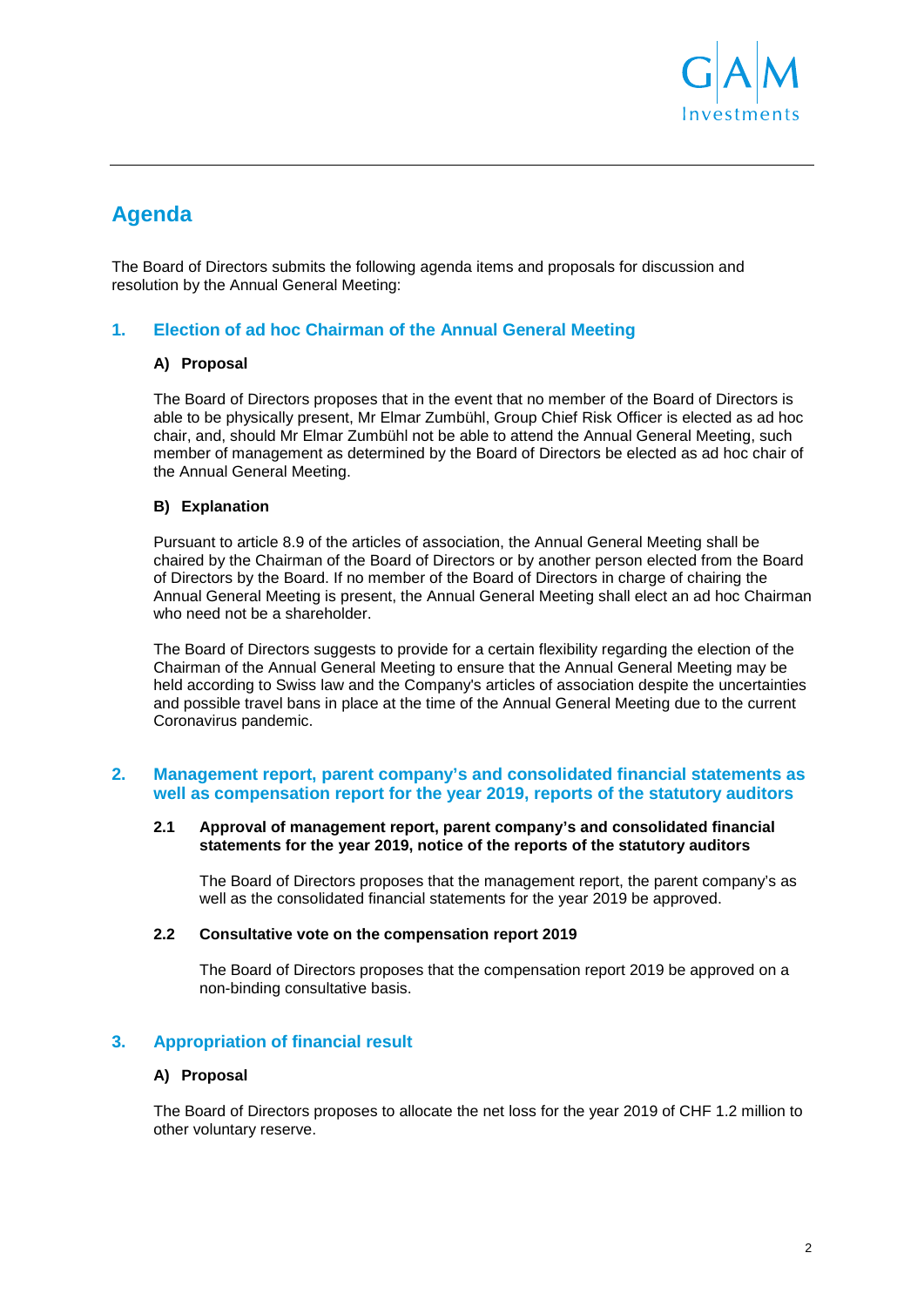

| Appropriation of financial result             | <b>CHF million</b> |
|-----------------------------------------------|--------------------|
| Balance brought forward                       |                    |
| Net (loss) for the year 2019                  | (1.2)              |
| Allocation to other voluntary reserve         | (1.2)              |
| Total available to the Annual General Meeting |                    |
| Balance to be carried forward                 |                    |

#### **B) Explanation**

Subject to shareholder approval of the allocation of the net loss for the year 2019 of CHF 1.2 million to other voluntary reserve, the total voluntary reserve will amount to CHF 182.5 million.

#### **4. Discharge of the members of the Board of Directors and the Group Management Board**

The Board of Directors proposes that the members of the Board of Directors and the Group Management Board be discharged for the financial year 2019.

#### **5. Elections of members of the Board of Directors**

The Board of Directors proposes the re-election of **Mr David Jacob** as member and Chairman of the Board of Directors (in a single vote), and the re-election of **Mr Benjamin Meuli, Ms Nancy Mistretta, Ms Jacqui Irvine, Ms Katia Coudray** and **Ms Monika Machon** as members of the Board of Directors, each for a term of office until the end of the next Annual General Meeting.

You will find information on the biographies of the members proposed for re-election to the Board of Directors in the annual report, corporate governance section – Board of Directors (https://www.gam.com/-/media/content/results/fy-2019/annual-report\_2019\_webpdf.pdf).

The Board of Directors further proposes that **Mr Thomas Schneider** be elected as new member of the Board of Directors, for a term of office until the end of the next Annual General Meeting.

Mr Thomas Schneider is currently Chairman of the board of directors for the listed Swiss bank Basellandschaftliche Kantonalbank. Mr Thomas Schneider has extensive experience in auditing and advisory and brings in-depth knowledge of the Swiss market, having spent 27 years with Ernst & Young working with a variety of Swiss and international financial services companies, including asset management institutions. After joining Credit Suisse in 2014, Mr Thomas Schneider was Chief Auditor for the International Wealth Management division and, most recently, Head of Internal Audit for Credit Suisse Switzerland AG, positions Mr Thomas Schneider held between 2014 and 2018. Mr Thomas Schneider is a Certified Swiss Accountant and holds an MSc in Business Administration. He was born in 1964 and is a Swiss citizen.

#### **5.1 Re-election of Mr David Jacob as member and Chairman of the Board of Directors (in a single vote)**

- **5.2 Re-election of Ms Katia Coudray**
- **5.3 Re-election of Ms Jacqui Irvine**
- **5.4 Re-election of Ms Monika Machon**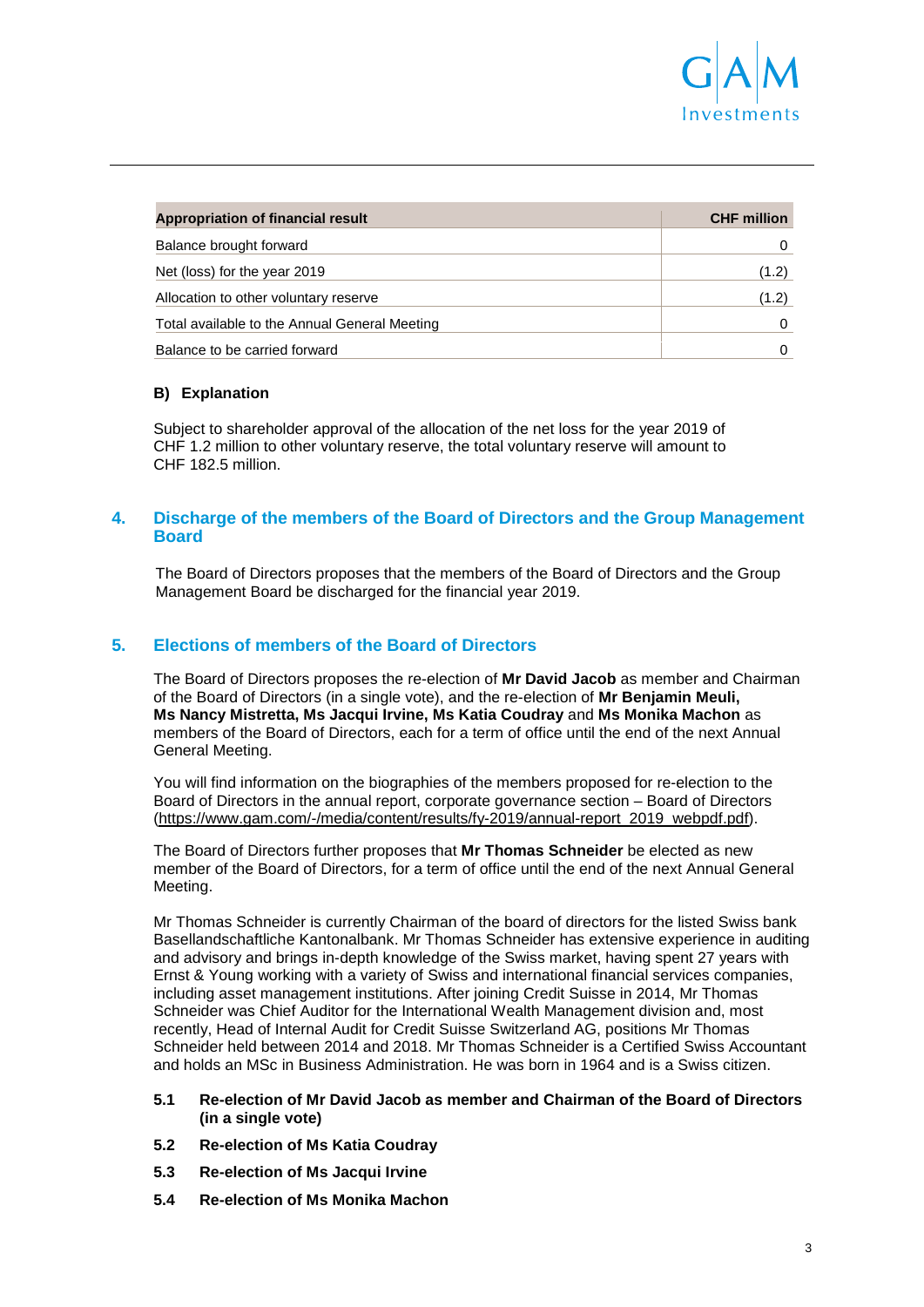

- **5.5 Re-election of Mr Benjamin Meuli**
- **5.6 Re-election of Ms Nancy Mistretta**
- **5.7 Election of Mr Thomas Schneider**

# **6. Elections to the Compensation Committee of the Board of Directors**

The Board of Directors proposes the re-election of **Ms Katia Coudray** and **Ms Nancy Mistretta**  as well as the election of **Ms Jacqui Irvine** as members of the Compensation Committee of the Board of Directors, each for a term of office until the end of the next Annual General Meeting.

- **6.1 Re-election of Ms Katia Coudray**
- **6.2 Re-election of Ms Nancy Mistretta**
- **6.3 Election of Ms Jacqui Irvine**

# **7. Compensation of the Board of Directors and the Group Management Board**

#### **7.1 Approval of the compensation of the Board of Directors**

#### **A) Proposal**

The Board of Directors proposes the approval of a maximum aggregate amount of compensation of the Board of Directors for the period as from the 2020 Annual General Meeting until the 2021 Annual General Meeting of CHF 2,350,000.

#### **B) Explanation**

The compensation of the Board of Directors is fixed and does not include any variable elements. For details about the Board of Directors' compensation for the expiring period and an outlook for the following term of office, reference is made to sections 6.1 and 9 of the compensation report 2019 which is included in the annual report 2019.

#### **7.2 Approval of the fixed compensation of the Group Management Board for the 2020 financial year**

#### **A) Proposal**

The Board of Directors proposes the approval of a maximum aggregate amount of fixed compensation of the Group Management Board for the 2020 financial year of CHF 4,500,000.

#### **B) Explanation**

For details about the Group Management Board's fixed compensation in 2019 and an outlook for 2020, reference is made to sections 4.1 and 9 of the compensation report 2019 which is included in the annual report 2019.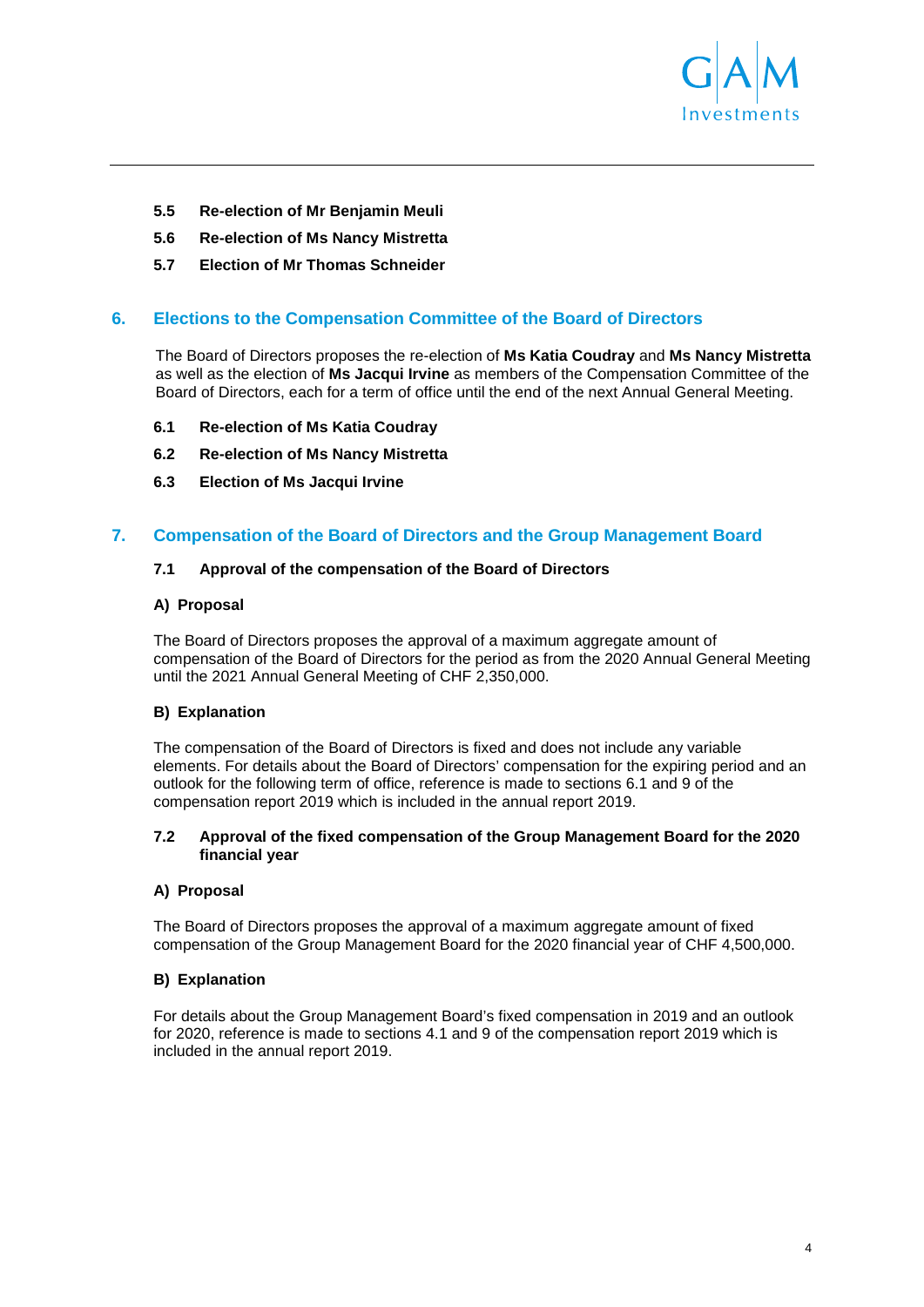

#### **7.3 Approval of the variable compensation of the Group Management Board for the 2019 financial year**

#### **A) Proposal**

The Board of Directors proposes the approval of the aggregate amount of variable compensation of the Group Management Board for the 2019 financial year of CHF 459,948.

#### **B) Explanation**

The proposed total variable compensation of the Group Management Board is CHF 459,948 which includes social security and pension costs of CHF 6,491. This payment relates to the former CEO, whose departure was announced on 6 November 2018, in accordance with his employment contract. No other member of the Group Management Board will receive variable compensation for the 2019 financial year.

For details about the Group Management Board's variable compensation in 2019 reference is made to sections 4 and 9 of the compensation report 2019 which is included in the annual report 2019.

# **8. Election of the statutory auditors**

The Board of Directors proposes that KPMG AG, Zurich, be elected as statutory auditors for a further one-year period.

#### **9. Re-election of the Independent Representative**

The Board of Directors proposes the re-election of Mr Tobias Rohner, attorney at law, Holbeinstrasse 30, 8034 Zurich, as Independent Representative for a term of office until the end of the next Annual General Meeting.

# **10. Extension of authorized capital**

#### **A) Proposal**

The Board of Directors proposes the extension of the authorized capital with a nominal value of CHF 798,412 by amending article 3.4 to the Articles of Incorporation of the Company as follows (the proposed amendments are underlined):

Article 3.4

<sup>1</sup>The Board of Directors shall be authorized to increase the share capital at any time until 26 April 2020 30 April 2021, by a maximum amount of CHF 798 412 CHF by issuing a maximum of 15 968 240 fully paid registered shares with a par value of CHF -.05 each. Increases in partial amounts shall be permissible.

[The remainder of Article 3.4 remains unchanged.]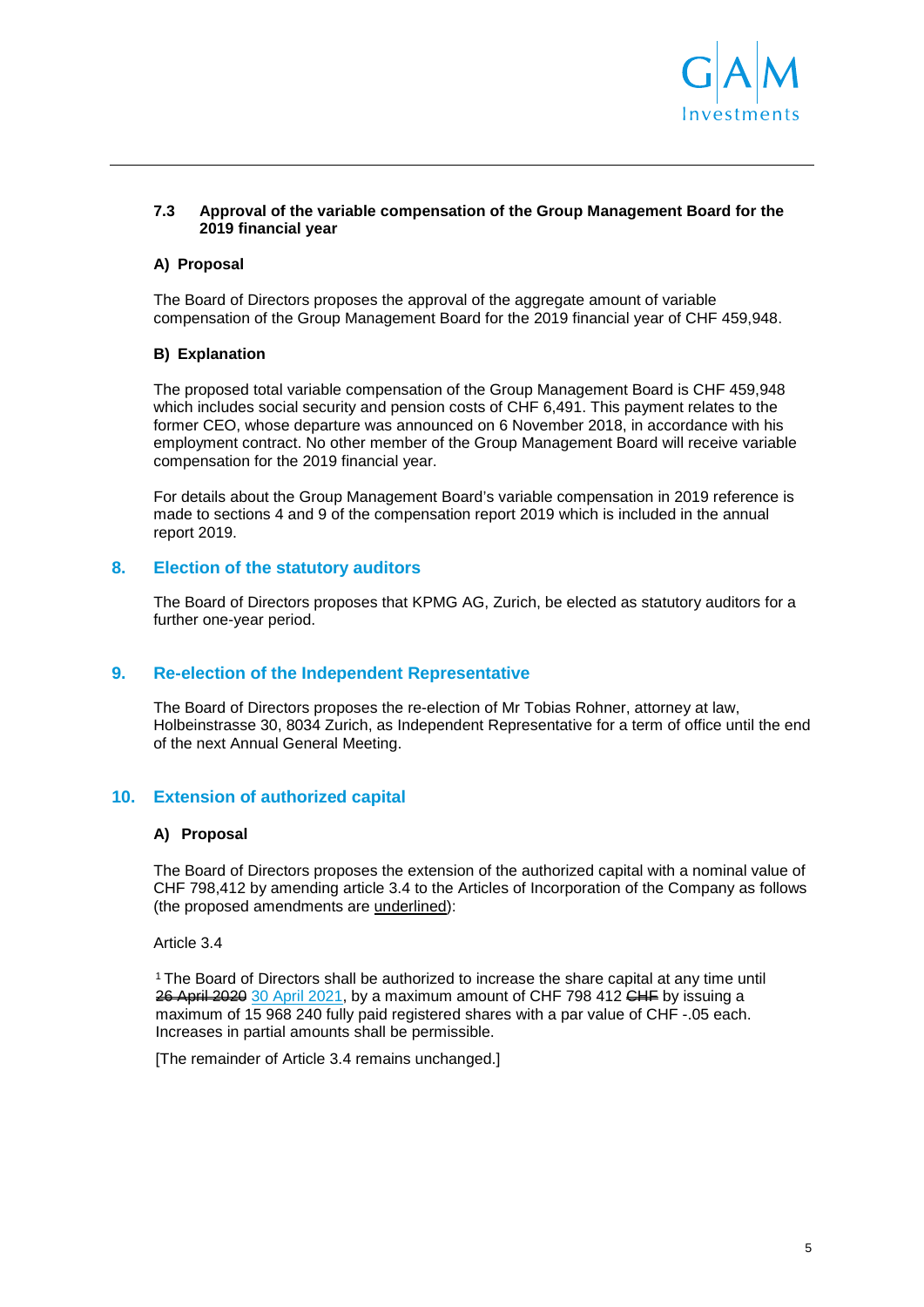

# **B) Explanation**

The authorized capital as approved by shareholders at the Annual General Meeting of 26 April 2018 shall be extended for another year until 30 April 2021. The proposed extension of authorized capital will maintain the Group's strategic and financial flexibility.

# **Organisational information**

#### **Right to vote**

Shareholders recorded in the Company's share register with voting rights as at 21 April 2020 will be entitled to vote on the agenda items. No registrations and de-registrations of registered shares will be made in the share register from 21 April 2020 to 30 April 2020.

#### **Exclusive appointment of Independent Representative**

As a result of the exceptional circumstances due to the COVID-19 (Coronavirus) pandemic, shareholders shall exclusively be represented at this year's Annual General Meeting by the Independent Representative. Mr Tobias Rohner, attorney-at-law, Holbeinstrasse 30, 8034 Zurich, Switzerland, is designated as Independent Representative.

Shareholders may authorise and give their instructions to the Independent Representative in writing by returning the duly signed authorisation form by 29 April 2020 (date of receipt) at the latest.

Shareholders may further choose to authorize and give their instructions to the Independent Representative electronically by accessing the website https://gamholding.shapp.ch and then follow the respective instructions. In addition to internet access, an email address and a mobile telephone that can receive a code by text message are required. The personal access data needed for registration can be found on the enclosed authorisation form. Instructions can be given electronically to the Independent Representative until 28 April 2020, 23:59 pm.

#### **Annual report**

The annual report 2019, which consists of the management report, the parent company's as well as the consolidated financial statements and also includes the compensation report, was published on 20 February 2020. It can be accessed on GAM Holding AG's website (https://www.gam.com/-/media/content/results/fy-2019/annual-report\_2019\_webpdf.pdf) and is available for inspection at the Company's head office, Hardstrasse 201, 8005 Zurich, Switzerland. Shareholders registered in the Company's share register may order the annual report 2019 by requesting so on the authorisation form.